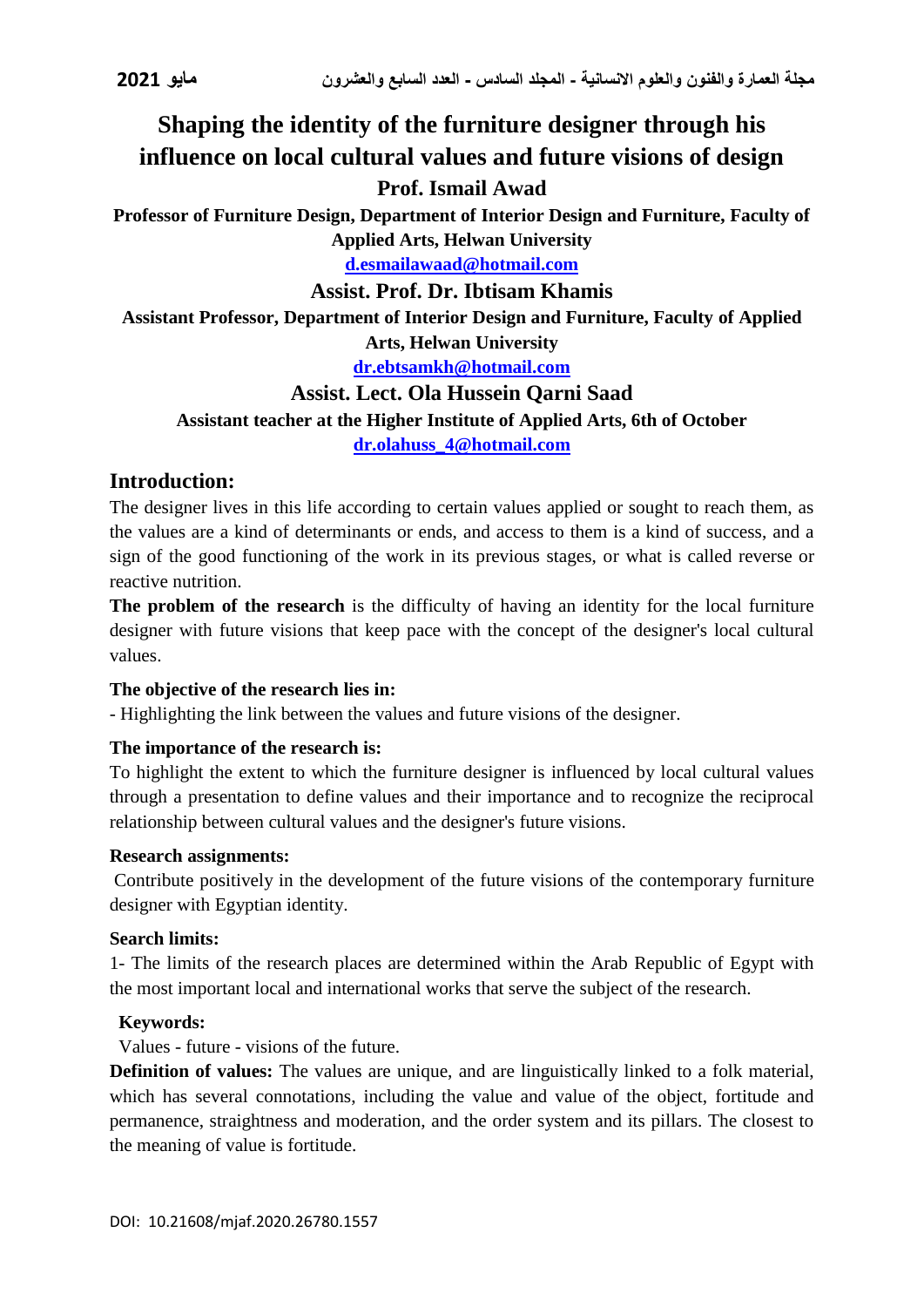### **The importance of values:**

- Build a strong, mature and cohesive personality with a firm principle.
- The individual has the ability to exercise restraint.

### **Stability and balance.**

- The individual's sense of responsibility.
- Gain people's trust and love.

### **Cultural values:**

 Cultural values affect design in general directly to interfere with design in all aspects of working life and the complexity of relationships between them, so the general production of interior design is a direct result of the impact of cultural values, and if the design trends differ, cultural values will not differ for one community, but it varies from designer to designer depending on its culture and personal orientation.

### **Furniture designer and its association with the value system:**

In an expression of positive values and trying to emphasize them through the design product, the designer who aims to develop the society that he/she is designing for, has to read the culture of that society, and to connect these values, whether visible or hidden, so that he can introduce the vocabulary of culture into the process to create a design which is truly designed, not just a formal expression, and society is influenced by the built culture, so to speak, of the internal environment that surrounds each individual, whether it is in behaviour or taste.

# **Intellectual creativity in cultural values and their impact on the formation of the designer's identity:**

Cultural values are considered through the creative entrance as the product of outstanding human creativity, which is the product of the knowledge and organized thoughts that express a set of high-level values, and their intellectual levels vary in the same group, as translated through a set of official elements and components that mean using the data of science and technology, it has the potential for change and development and cultural values can be defined according to the creative entrance as an expression of the levels of human production and outstanding human creativity, and includes everything related to the development of taste, sense and behaviour, as well as mental creativity. The innovative and hands-on to reach those high levels as the cultural values of the creative entrance can be defined to indicate that they refer to creative abilities and this level is linked to the high sense of culture, where it needs effort to surround its dimensions and upgrade its runways. Cultural identity is cultural uniqueness, with all the meaning of culture, of the tendencies, values and view of the universe and life, the recital affects every member of society.

# **The intellectual creativity of the designer through cultural values and heritage:**

Heritage is the product of man – and heritage, as the Greek philosopher Protagoras says, "man is the measure of everything", and not man is the product of heritage. With this saying, the knowledge of things has been linked to man as the centre around these things revolve, and gain their importance through it, it gives them meaning and then adds to the heritage value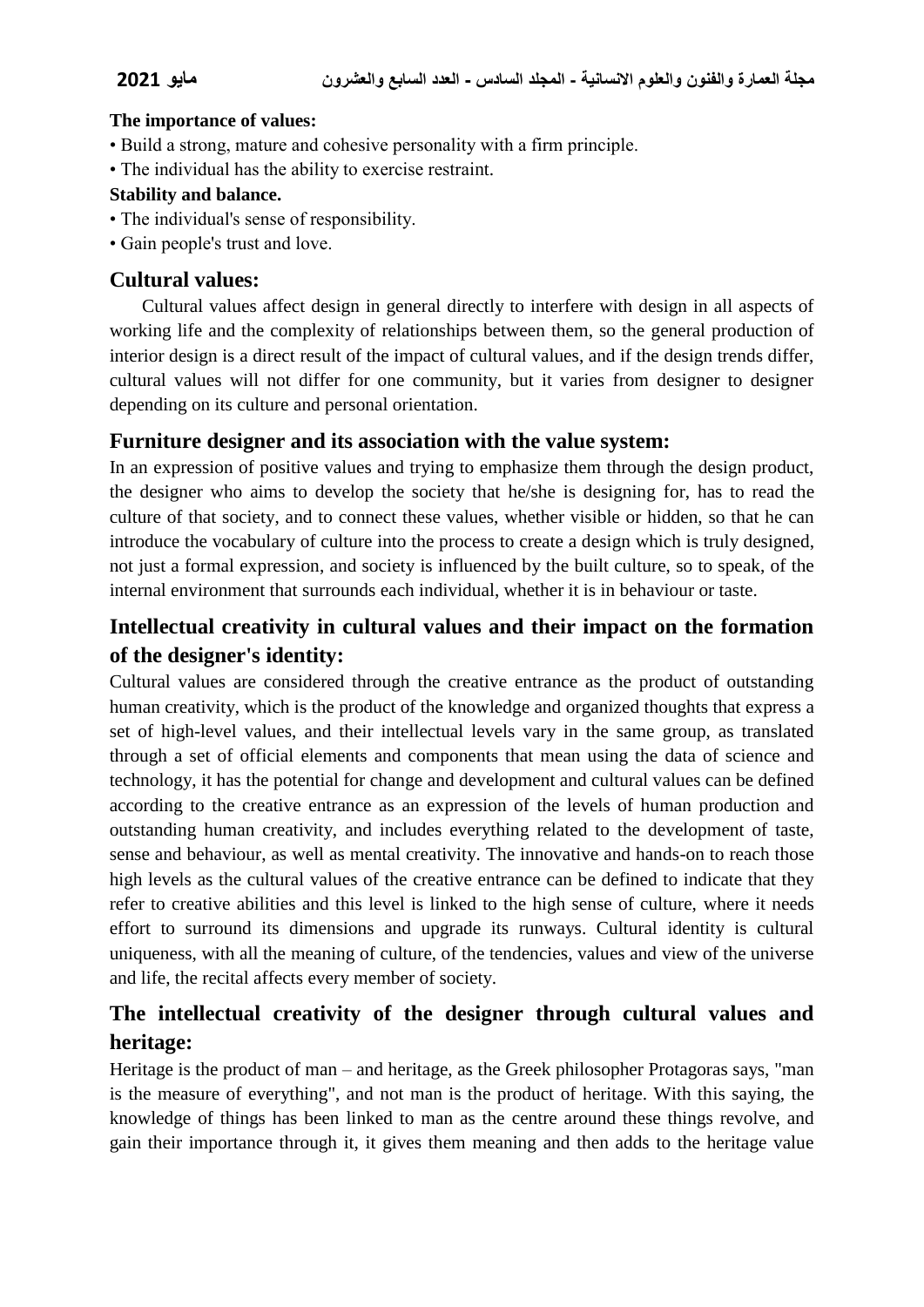conditioned by the reasons that call for the existence of heritage, that heritage is the force (2 p242).

# **The concept of creativity based on the intellectual simulation of heritage, it is based on (communication and upgrading) of cultural values and this communication is divided into two types:**

1- An effective and renewed style that seeks to reveal the secrets of the past and reformulate them to suit the features of our contemporary life.

2- A traditional phenotype that seeks to transfer and directly quote vocabulary without being aware of the concept of values inherent within the heritage. Hence, the creative designer in a way to express a contemporary Egyptian personality in architecture and art, he/she must absorb more than one intellectual trend.

# **Therefore, the creative personality of the furniture designer must be characterized by a set of intellectual dimensions:**

(1) Intellectual subjectivity.

 (2) Management and the desire for expression and change (rebellion against reality). When talking about contemporary, it is necessary to mention the following equation:

### **Introducing the future:**

The future by its very nature is something that does not exist, it refers to a period of time that has not yet come, because there is only present time. and at this point the future does not return in the sense of the real future, when we talk about the future we mean the future of something in a period of time to come.

### **Why are you thinking about the future?**

There are two main reasons to think about the future:

 1- A person loves change, as soon as he achieves one of his dreams or his Achilles, he takes into account the realization of his imagination.

2- To express a dream that tries to get rid of the negatives that exist in the existing society

### **These ideas have emerged for the future city:**

1- As a product of the social, economic and political conditions experienced by these intellectuals, i.e. a true translation of the general features that emerged in the Renaissance.

2- As a reaction to absolute rule and monopolistic processes and the ensuing exploitation of the working class and the poverty of the vast majority of the people and the division among people as a result of ideological differences.

### **The previous presentation of the history of future thought showed the depth of the roots of this thought in the history of mankind and explained that:**

1. This thought is the result of the accumulation of the development of the previous human thought and can be agreeable, consistent with it, contradictory and opposed to it.

2. Linking that thought to the nature and social and political circumstances of each era.

3. Poor living conditions and an expression of dreams and aspirations for a better future and a more dignified life (6-p. 23-25).